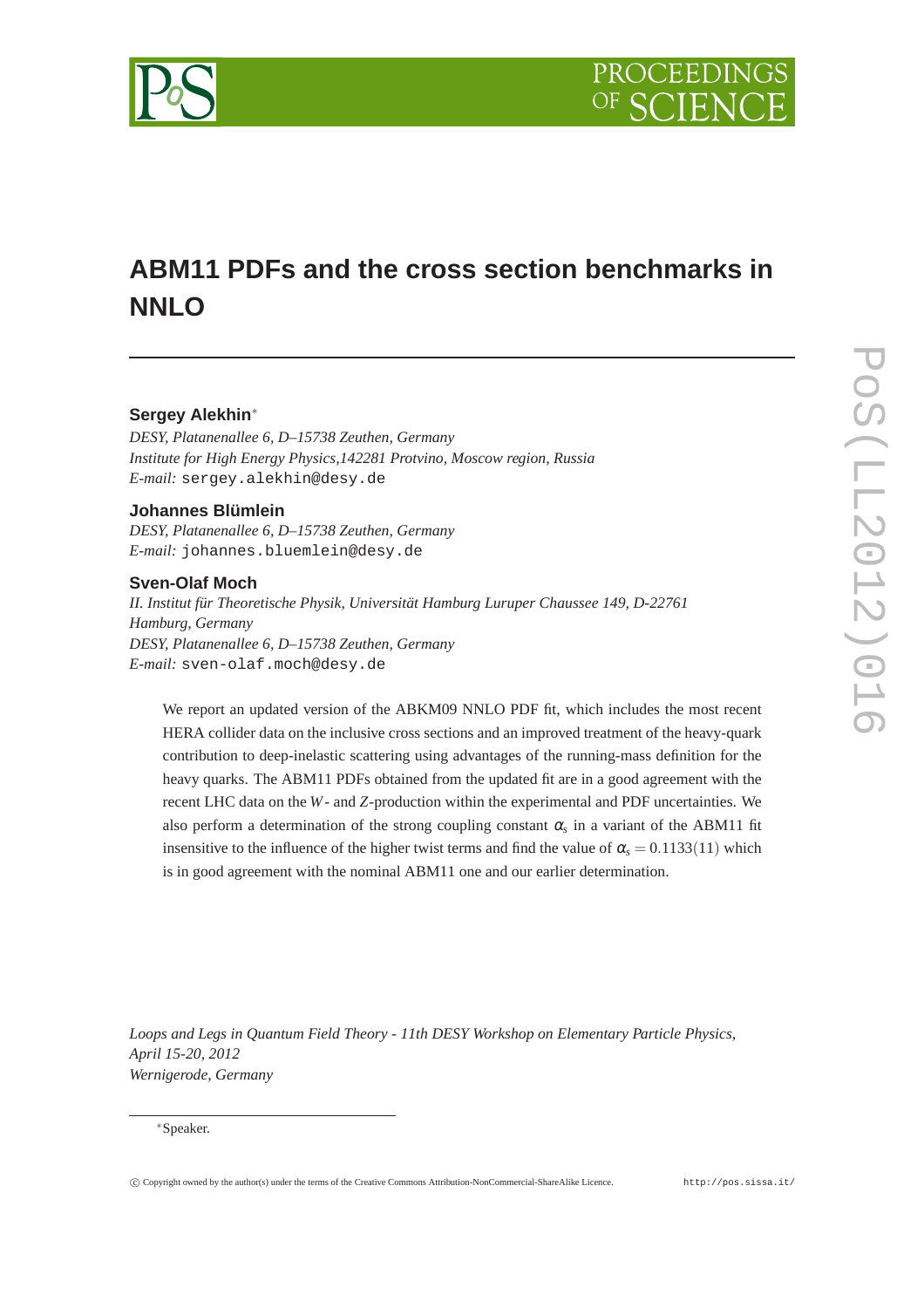Modern phenomenology of high-energy hadronic interactions in great extent is driven by the precise calculations, which include higher order perturbative QCD corrections and require accurate knowledge of the non-perturbative input coming from the parton distribution functions (PDFs). In turn the latter are steadily improved due to the progress in the calculations of the perturbative corrections, which are commonly used to tune the PDFs, and refined measurements of those processes. The ABKM09 PDFs [1] were also recently updated to the ABM11 ones [2] taking advantage of more accurate deep-inelastic-scattering (DIS) data obtained by the HERA experiments [3, 4] and improved theoretical treatment of the heavy-quark electro-production. This improvement is particularly important for the low-*x* DIS data used in the analysis due to a significant

contribution of the heavy quarks in the inclusive cross sections. In the ABKM09 fit it is computed within the 3-flavor factorization scheme with the heavy quarks appearing in the final state. The ABM11 fit is also based on the 3-flavor scheme, however, the  $\overline{\text{MS}}$ -mass definition is now used for the charm and bottom quarks, in contrast to the pole-mass definition employed in the ABKM09 fit. This approach provides improved convergence of the perturbative QCD calculations for the heavy-quark electro-production [5] which is crucial in view of the full NNLO corrections to this process are still missing. The quality of the ABM11 fit for the newly appended HERA data is quite good. The value of  $\chi^2 = 537$  is obtained for the combined H1&ZEUS sample [3] including the neutral-current and the charged-current cross section data with the total number of data points (NDP) equal to 486, while for the neutralcurrent data collected by the H1 experiment in the high-inelasticity run [4] the value of  $\chi^2/NDP =$ 137/130. The latter data are particularly sensitive



**Figure 1:** The data on  $F_L$  versus *x* obtained by the H1 collaboration [4] confronted with the 3 flavor scheme NNLO predictions based on the different PDFs (solid line: this analysis, dashes: JR09 [6], dots: MSTW [7]). The NLO predictions based on the 3-flavor NN21 PDFs [8] are given for comparison (dashed dots). The value of  $Q^2$  for the data points and the curves in the plot rises with *x* in the range of  $1.5 \div 45 \text{ GeV}^2$ .

to the longitudinal structure function  $F_L$  at small  $x$ , which is in turn sensitive to the small- $x$  gluon distribution. The 3-flavor scheme NNLO-predictions based on the ABM11, JR09, MSTW08, and NN21 PDFs are compared with the *F<sup>L</sup>* measurements of Ref. [4] in Fig. 1. While the ABM11 and JR09 analyses are based on the 3-flavor treatment of the DIS, the MSTW08 and NN21 PDFs are obtained with different variants of the variable-flavor-number (VFN) scheme with the charm quarks appearing in the initial state. Therefore in order to provide a consistent comparison the MSTW08 and NN21 predictions are computed employing the complementary 3-flavor PDF sets provided by those groups. With such a unification the spread of the predictions in Fig. 1 displays the difference in the corresponding PDFs, basically the small-*x* gluon distributions. While the PDFs obtained within the 3-flavor scheme provide a better description of the data, the use of a modeling based on the VFN scheme apparently leads to departures at low values of  $Q^2$ .

In any case the small-*x* gluons by different groups can evidently consolidate using these data.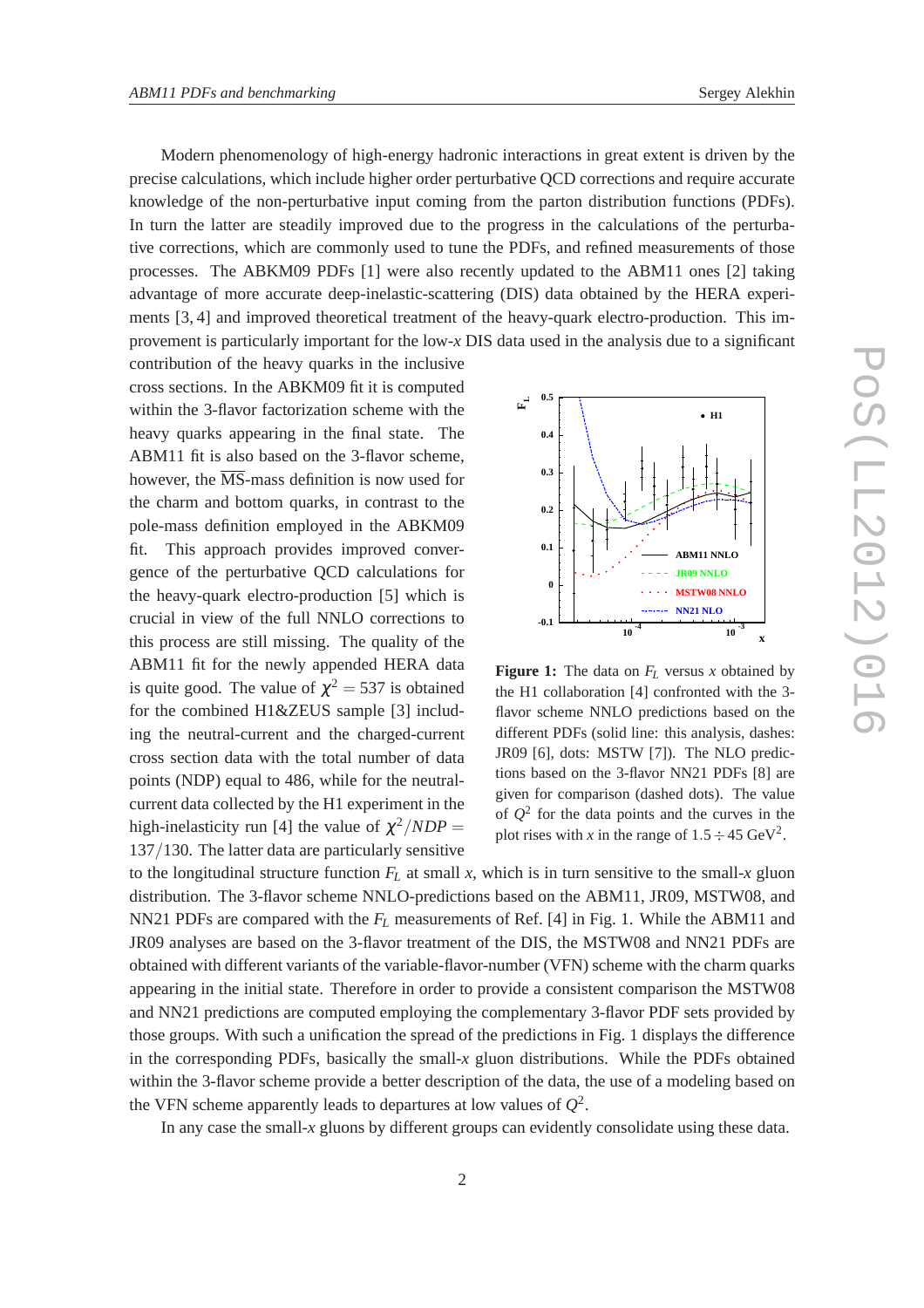

**Figure 2:** The charm- (left) and the bottom-quark (right) PDFs obtained in the fit: The dotted (red) lines denote the  $\pm 1\sigma$  band of relative uncertainties (in percent) and the solid (red) line indicates the central prediction resulting from the fit with the running masses taken at the PDG values. For comparison the shaded (grey) area represents the results of ABKM09 [1].

The DIS HERA data are sensitive to the value of the charm-quark mass  $m<sub>c</sub>$ . Its  $\overline{\text{MS}}$ -value is obtained by  $m_c(m_c) = 1.24 \pm 0.03 \text{(exp)} \frac{+0.03}{-0.02} \text{(scale)} \frac{+0.00}{-0.07} \text{(theory)}$  GeV [9] preferred by the inclusive HERA data of Refs. [3, 4] combined with the semi-inclusive data on open charm production [11] is in good agreement with the world average [10]. This provides an additional argument in favor of the 3-flavor description of DIS. Furthermore, in the ABM11 analysis the accuracy of the small-*x* 4- and 5-flavor heavy-quark PDFs is improved as compared to the ABKM09 one due to the constraints on charm- and bottom-quark masses because the world average can be imposed, cf. Fig. 2. In contrast, the values of  $m_c$  extracted from the HERA data within different variants of the VFN scheme demonstrate a wide spread and, moreover, they are systematically lower than the ones obtained from the  $e^+e^-$  data [11].

The value of the strong coupling constant  $\alpha_s(M_Z) = 0.1134(8)$  obtained in the NNLO ABM11 fit is in agreement with the earlier one of ABKM09. Meanwhile the NMC and SLAC DIS data sets prefer smaller and bigger value of  $\alpha_s$ , respectively, cf. Fig. 3. Note that these two data sets are sensitive to the contribution of the higher twist terms [2,12], while the HERA and BCDMS data do not suffer from this contribution due to larger typical values of the momentum transfer  $Q^2$  involved. To avoid the influence of higher twist terms we perform a variant of the ABM11 fit with the SLAC and NMC data dropped and the higher twist terms set to zero. The value of  $\alpha_s(M_Z) = 0.1133(11)$ obtained in this way is in a good agreement with the nominal value of ABM11 that demonstrates a consistent treatment of the higher twist terms in the present analysis. The NNLO ABM11 value of  $\alpha_{s}(M_{Z})$  is essentially lower than the PDG world average [10]. On the other hand the ABM11 value of  $\alpha_s(M_Z)$  is in agreement with the recent NNLO determinations obtained from the analysis of thrust distributions measured in the  $e^+e^-$  collisions with account of the power corrections [13, 14] and also the lattice calculation of the QCD static energy [15].

Benchmarks for the rates of key-processes at Tevatron and the LHC were given in [1, 2, 16].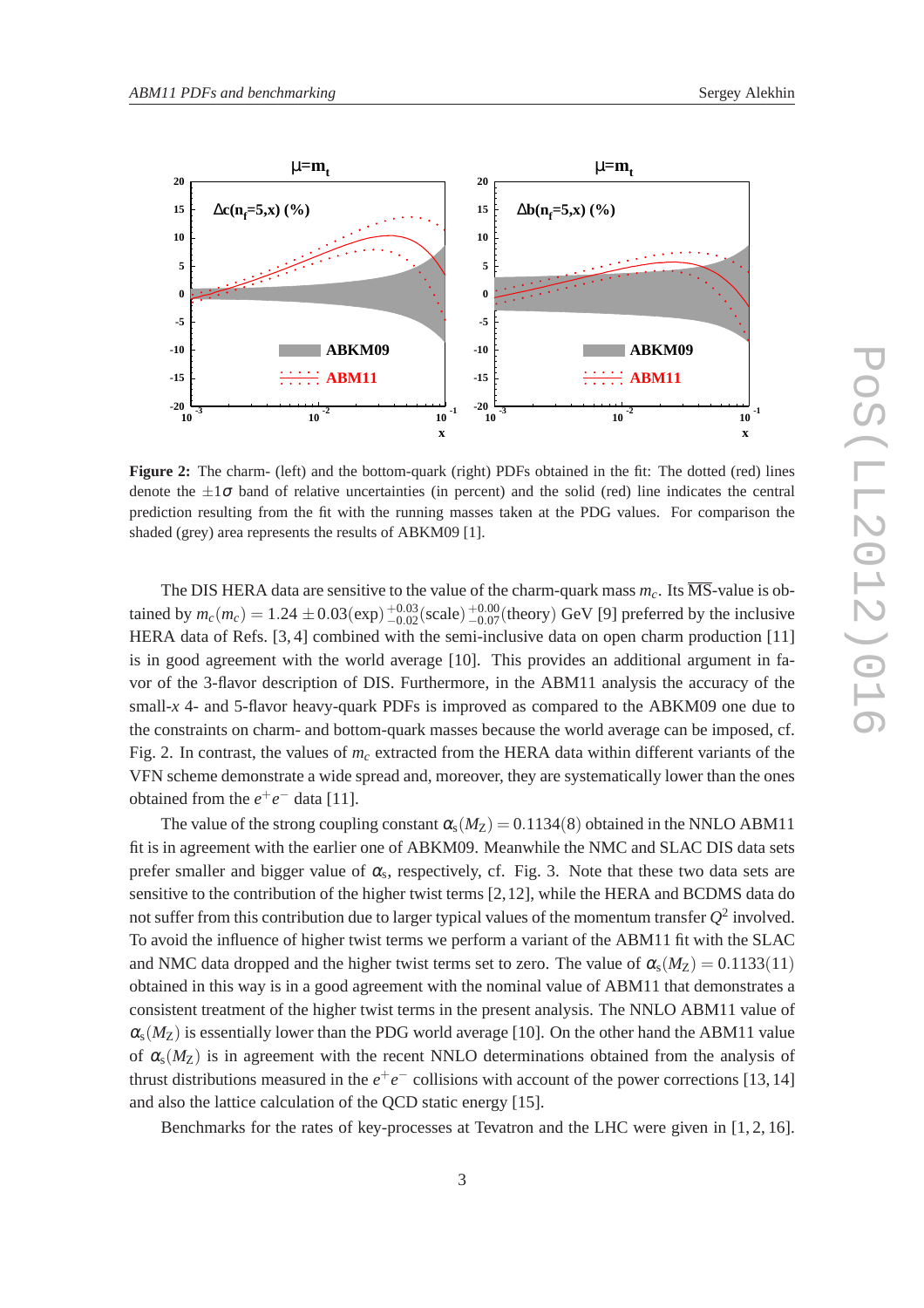



**Figure 3:** The  $\chi^2$ -profile versus the value of  $\alpha_s(M_Z)$ , for the separate data subsets, all obtained in variants of the present analysis with the value of  $\alpha_s$  fixed and all other parameters fitted (solid lines: NNLO fit, dashes: NLO fit).

For the first LHC data on the Drell-Yan differential cross sections [17–20] we observe good agreement with the predictions based on the ABM11 PDFs. These data were obtained by detecting the leptonic decays of *W*- and *Z*-bosons with the charged lepton pseudo-rapidities in the range of  $-2.5 \div 2.5$ ,  $-2.4 \div 2.4$ , and  $2 \div 4.5$  for the ATLAS, CMS, and LHCb experiments, respectively. The data on the *Z*-boson pseudo-rapidities and on the charged lepton pseudo-rapidities for the case of *W*-boson production are confronted to the NNLO predictions obtained with ABM11 PDFs in Figs. 4–7. The central values of the predictions are obtained using a fully exclusive code DYNNLO 1.3 [21]. However, the uncertainties due to PDFs are computed with another fully exclusive code FEWZ 3.1 [22], which allows to estimate the variation of the cross section with the PDFs without accumulating the Monte-Carlo integration errors in the cross section differences. The typical accuracy of the DYNNLO results displayed in Figs. 4–7 is better than 1% and it does not exceed the data errors.

Agreement between the data and the predictions is quantified by the following  $\chi^2$  functional

$$
\chi^2 = \sum_{i,j} (y_i - f_i^{(0)}) [C^{-1}]_{ij} (y_j - f_j^{(0)}), \tag{1}
$$

with the covariance matrix

$$
C_{ij} = C_{ij}^{exp} + \sum_{k=1}^{28} (f_i^{(k)} - f_i^{(0)})(f_j^{(k)} - f_j^{(0)}).
$$
 (2)

The first term in Eq. (2) corresponds to the covariance matrix describing the errors in the experimental data, while the second term appears due to the PDF uncertainties. The latter contribute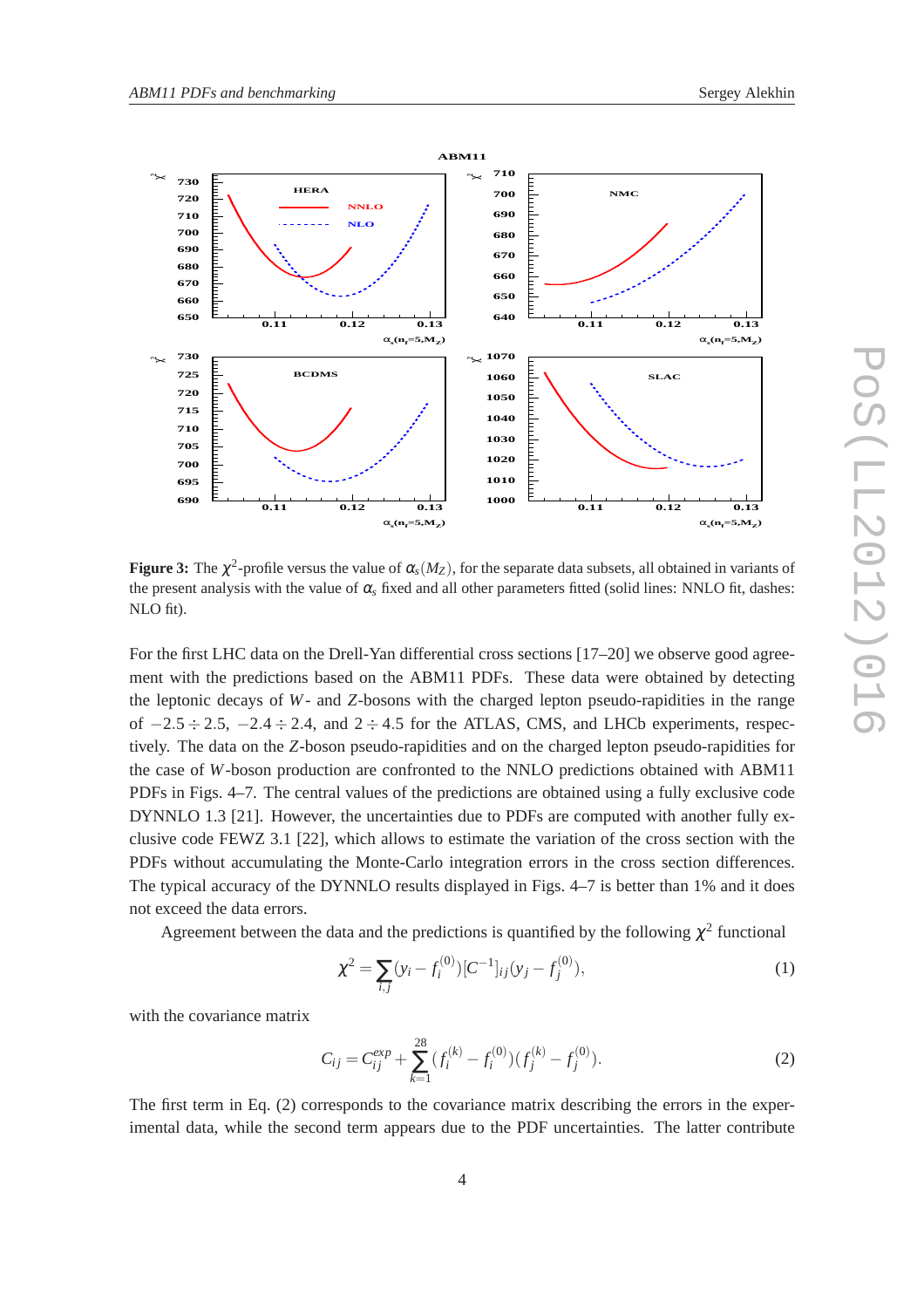

**Figure 4:** The ATLAS data of Ref. [17] on the rapidity distribution of the charged leptons *l* − (left panel), *l* <sup>+</sup> (central panel), and *Z*-boson (right panel) in comparison with the NNLO predictions computed with the ABM11 PDFs taking into account the uncertainties due to PDFs (shaded area). The dashed curves display the ABM11 predictions obtained with the value of  $\alpha_s(M_Z) = 0.118$ .

to the covariance matrix by virtue of the differences between predictions obtained for the central ABM11 PDF set,  $f_i^{(0)}$  $j^{(0)}$ , and the ones for each of the 28 ABM11 PDF sets representing the PDF uncertainties,  $f_i^{(k)}$  $j^{(k)}$ . The experimental covariance matrix for the ATLAS data of Ref. [17] is computed by

$$
C_{ij}^{exp} = \delta_{ij}\sigma_i^2 + f_i^{(0)}f_j^{(0)}\sum_{k=1}^{31} s_i^k s_j^k,
$$
\n(3)

where  $\sigma_i$  are the statistical errors in the data combined in quadrature with the uncorrelated errors,  $s_i^k$  are the correlated systematic uncertainties representing 31 independent sources including the normalization, and  $\delta_{ij}$  is the Kronecker symbol. In view of the small background for the *W*and *Z*-production signal all systematic errors are considered as multiplicative. Therefore, they are weighted with the theoretical predictions  $f_i^{(0)}$  $i^{(0)}$ . The experimental covariance matrices for the CMS and LHCb data of Refs. [18–20] are available in publications and they are directly employed in Eq. (2) after re-weighting by the theoretical predictions similarly to Eq. (3) with the normalization uncertainty taken into account in the same way as for the ATLAS data.

The values of  $\chi^2$  for different LHC data samples are summarized in Table 1. Due to an inconsistency in the covariance matrix for the LHCb *Z*-boson data [23] quoted in Ref. [19] the *Z*-boson data are not employed in the calculation of  $\chi^2$  for this LHCb sample. In general the values of  $\chi^2/NDP$  in Table 1 are comparable with 1 within possible statistical fluctuations. The ATLAS data [17] systematically undershoot the predictions, although the statistical discrepancy of the disagreement is not significant in view of still relatively large experimental uncertainties. Moreover, it is worth noting that the recent high-luminosity LHCb data [20] on the *Z*-boson production are in much better agreement with the ABM11 predictions. In particular this is also observed for the rapidity range overlapping with the corresponding ATLAS data that may indicate a potential in-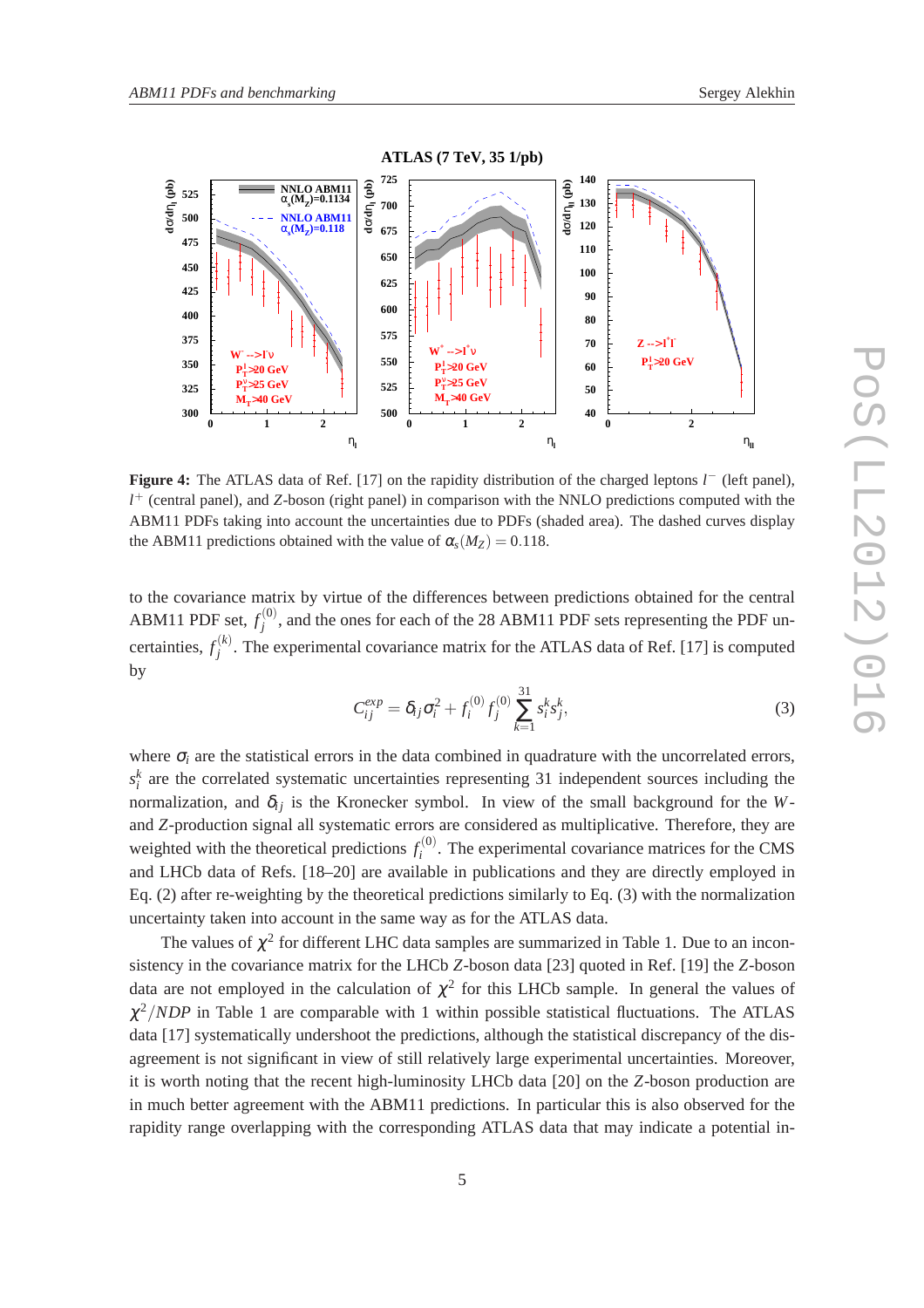

**Figure 5:** The same as Fig. 4 for the CMS data of Ref. [18] on the electron asymmetry rapidity distribution. The curve corresponding to the ABM11 predictions obtained with the value of  $\alpha_s(M_Z) = 0.118$  coincides with the nominal one.

consistency between the ATLAS and LHCb normalization. The ABM11 predictions demonstrate a certain tension with the earlier LHCb data [19] on the  $W^+$ -boson production at moderate rapidity, however, the overall agreement is satisfactory. If, nonetheless, the discrepancies with the ATLAS and LHCb data being observed are confirmed with better statistical significance, the ABM11 quark distributions at *x* ∼ 0.01 would have to be lowered in order to accommodate those data in a fit. Meanwhile, the charged-lepton asymmetry which is less sensitive to the experimental uncertainties is in a good agreement with the ABM11 predictions both for the ATLAS and CMS data.

| Experiment                 | <b>ATLAS</b> [17]         | <b>CMS</b> [18]           | LHCb [19]                   | LHC $b$ [20]           |
|----------------------------|---------------------------|---------------------------|-----------------------------|------------------------|
| Final states               | $W^+ \rightarrow l^+ \nu$ | $W^+ \rightarrow e^+ \nu$ | $W^+ \rightarrow \mu^+ \nu$ | $Z \rightarrow e^+e^-$ |
|                            | $W^- \rightarrow l^- \nu$ | $W^- \rightarrow e^- \nu$ | $W^- \rightarrow \mu^- \nu$ |                        |
|                            | $Z \rightarrow l^+l^-$    |                           |                             |                        |
| Luminosity $(1/\text{pb})$ | 35                        | 840                       | 37                          | 940                    |
| NDP                        | 30                        | 11                        | 10                          | 9                      |
| $\chi^2$                   | 34.5(7.7)                 | 11.8(4.7)                 | 13.0(4.5)                   | 11.5(4.2)              |

**Table 1:** The value of  $\chi^2$  obtained for different samples of the Drell-Yan LHC data with the NNLO ABM11 PDFs. The figures in parenthesis give one standard deviation of  $\chi^2$  equal to  $\sqrt{2NDP}$ .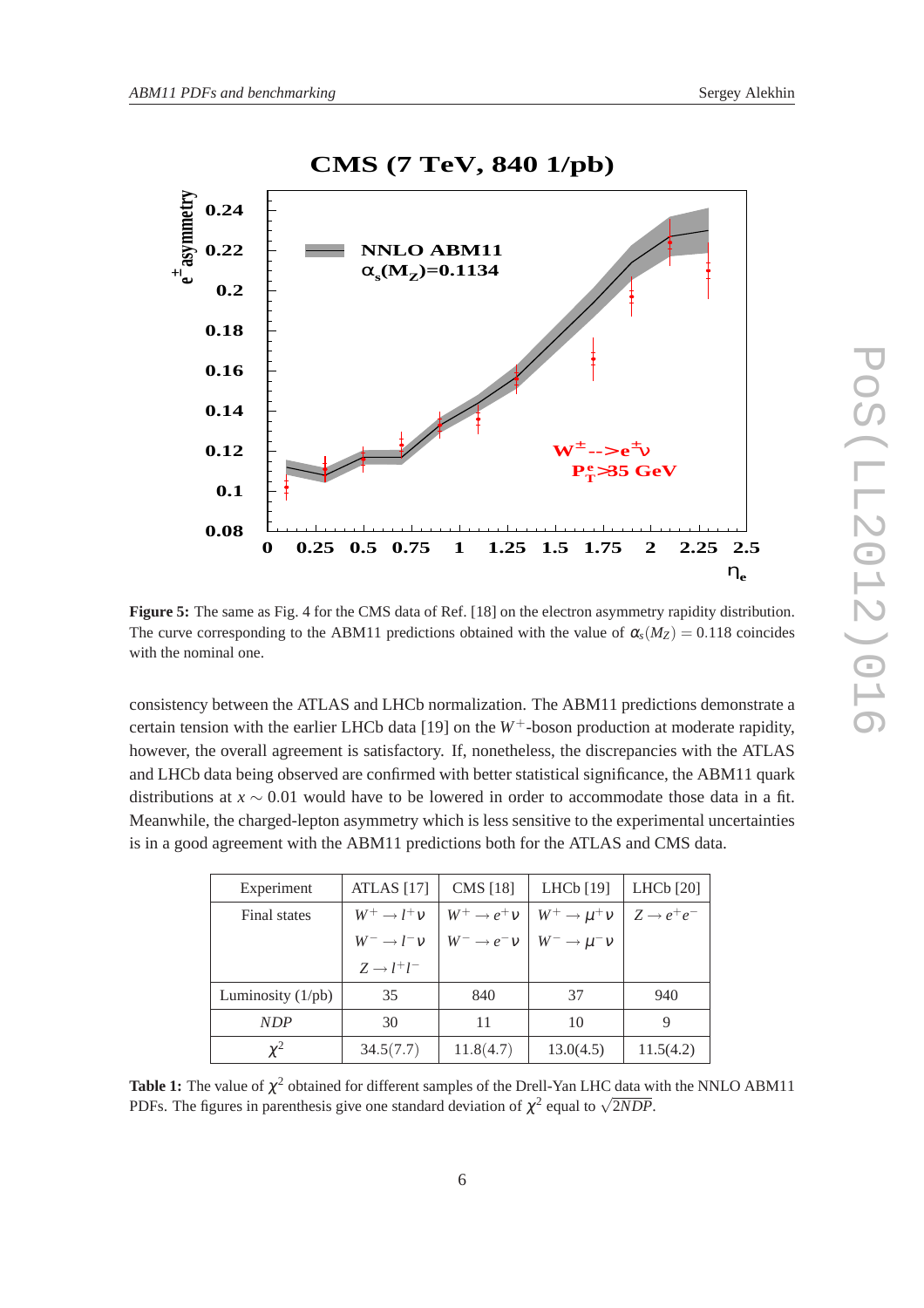

**Figure 6:** The same as Fig. 4 for the LHCb data of Ref. [19] on the rapidity distribution of  $\mu^+$  (left panel),  $\mu^-$  (central panel), and *Z*-boson (right panel).

The LHC Drell-Yan data were confronted to the predictions based on the different PDFs including ABM11 ones in Ref. [24] earlier. In contrast with our analysis the NNLO predictions of Ref. [24] are obtained using the NLO MCFM code [25] supplemented by the NNLO K-factors which were computed separately with the DYNNLO code. Furthermore, the benchmarking of Ref. [24] is performed using the PDFs corresponding to the value of  $\alpha_s(M_Z) = 0.118$ . This value is disfavored by the ABM11 fit. Nonetheless, in order to allow a consistent comparison with the benchmarking of Ref. [24], we also provide the ABM11 prediction corresponding to the value of  $\alpha_s(M_Z) = 0.118$ . The predictions obtained in this way are compared with the data and the nominal ABM11 predictions in Figs. 4,5,6,7. The charged-lepton asymmetry does not depend on the  $\alpha_s$ value, while the shift in the *W* and *Z* absolute cross-sections obtained with this variation of  $\alpha_s$  is of the order of the uncertainties due to PDFs. The value of  $\chi^2 = 14.3$  obtained for the LHCb data [19] with the enhanced value of  $\alpha_s$  is within the statistically allowed range. Meanwhile the value of  $\chi^2$ obtained in this case for the ATLAS data [17] is 40.0, i.e. slightly above the  $1\sigma$  statistical margin. This is obviously related to the offset of the nominal ABM11 predictions w.r.t. the ATLAS data. Therefore the final conclusion about the significance of this excess can be drawn only after the normalization discrepancy for ATLAS and LHCb is clarified. Anyway, both values are significantly smaller than those quoted for the ABM11 benchmarking in Ref. [24]. In particular this happens due to the PDF uncertainties were not taken into account in the statistical analysis of Ref. [24]. The central values for the ABM11 predictions obtained in that benchmarking also do not agree with ours in places, cf. Fig. 12 in Ref. [24] and Fig. 4 in the present paper <sup>1</sup>. The recent LHCb data on the  $Z \rightarrow e^+e^-$  production were not included into the benchmarking of Ref. [24], however, they are compared with the NNLO predictions based on the CT10 [26], MSTW09 [7], and NN21 [27] PDFs in Fig. 4 of Ref. [20]. These PDFs provide consistent results. Nonetheless all three undershoot the

<sup>&</sup>lt;sup>1</sup>To facilitate further clarification of the discrepancy the tabulated NNLO ABM11 predictions for the available ATLAS, CMS, and LHCb Drell-Yan data are attached to the arXiv version of these Proceedings.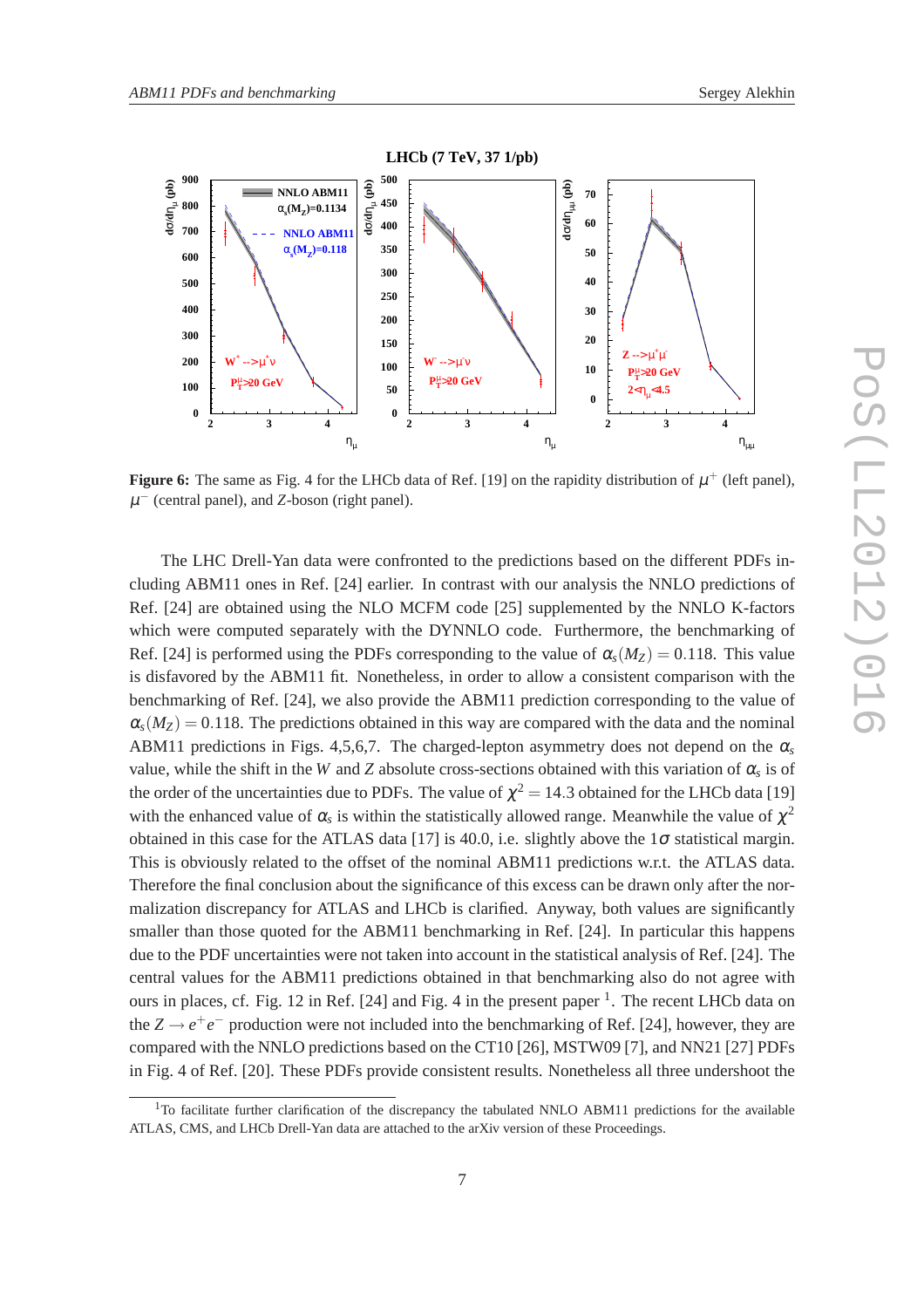

**Figure 7:** The same as Fig. 4 for the LHCb data of Ref. [20] on the *Z*-boson rapidity distribution.

LHCb *Z*-boson data at large rapidity. To quantify this disagreement we check  $\chi^2$  for these data taking NNLO MSTW08 predictions with account of the PDF uncertainties and find the value of 27.9, more than twice bigger than ours, cf. Table 1.

In summary, we present the updated version of the NNLO PDF fit based on the combination of the DIS and Drell-Yan data. The update includes the most recent HERA collider data on the inclusive neutral-current and charged-current cross sections. From the theory side we improved the treatment of the heavy-quark contribution to DIS using advantages of the running-mass definition. The ABM11 PDFs obtained from the updated fit are in a good agreement with the recent LHC data on the *W*- and *Z*-production within the experimental and PDF uncertainties. Our results do not confirm the benchmarking of the ABM11 PDFs published elsewhere [24]. We also performed a determination of the  $\alpha_s$  value in a variant of the ABM11 fit insensitive to the higher twist terms and find a value, which is in very good agreement with the nominal one and our earlier determination of  $\alpha_s$ .

**Acknowledgments.** We acknowledge fruitful discussions concerning the Drell-Yan LHC data with Uta Klein and Katharina Müller. We are also grateful to Juan Rojo for clarification of some details of Ref. [24].

### **References**

[1] S. Alekhin, J. Blümlein, S. Klein and S. Moch, Phys. Rev. D **81** (2010) 014032 [arXiv:0908.2766 [hep-ph]].